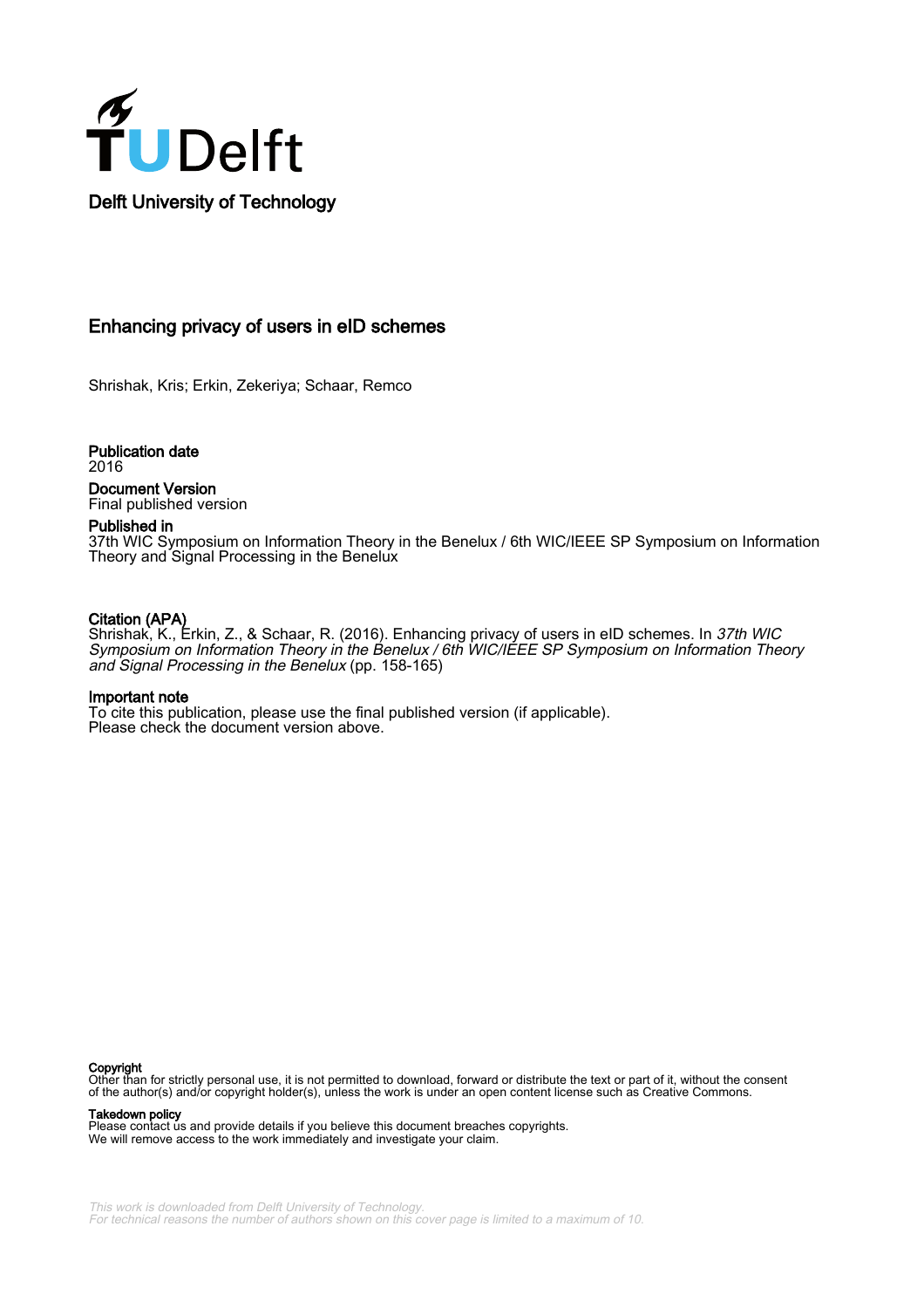## Enhancing privacy of users in eID schemes

Kris Shrishak Zekeriya Erkin Remco Schaar Cyber Security Group, Department of Intelligent Systems UL Transaction Security Delft University of Technology, The Netherlands The Netherlands k.s.sridaran@student.tudelft.nl z.erkin@tudelft.nl remco.schaar@ul.com

#### Abstract

In todays world transactions are increasingly being performed over the internet but require identification of users as in face-to-face transactions. In order to facilitate eGovernance as well as other eCommerce services Electronic Identification (eID) schemes, which intend to provide unique and reliable identification and authentication of the users, have been introduced. eID schemes commonly involve a Service Provider which provides a service, such as online shopping, to the user and an Identity Provider which verifies the users identity and facilitates the user to identify itself to the Service Provider. Every transaction made over the Internet reveals bits of information about the user which can be accumulated and abused, thus necessitating security and privacy in order to prevent misuse of data and invasion of personal privacy. In this work, five eID schemes which are in use or are proposed in EU countries is surveyed and the strengths and weaknesses of these schemes is investigated. All the schemes have given importance to security while only a few of them are designed with privacy in mind. Identity Providers in federated eID schemes are observed to be a privacy hotspot as they store user information and can uniquely identify the user. The use of homomorphic encryption and block chain in eID schemes is further explored in order to prevent the Identity Provider from becoming a privacy hotspot while fulfilling its role in the scheme.

## <span id="page-1-0"></span>1 Introduction

Long before the Internet came into existence, Governments have had public authentication schemes by issuing Identity documents to identify a person or verify aspects of a person's personal identity. These documents were trusted not only by the governments but also by businesses that required reliable authentication of users [\[1\]](#page-6-0). Today the number of services offered online is increasing rapidly and this growth has forced users to maintain multiple credentials for authentication and identification to service providers, which has caused security and usability issues. Password-based authentication mechanism employed by most service providers has lead to users reusing the same password or writing them on paper. Usage of other authentication mechanisms such as hardware security tokens is also not convenient. As a result, many countries in the European Union (EU) have either developed an electronic identification (eID) scheme or are in the process of developing one. All schemes have put security at the forefront but few have considered the privacy implications of a nation-wide single identification scheme. We consider it essential that designers of eID systems focus on privacy, specifically informational privacy of users which we interpret such that when a user mentions 'my information', the 'my'

"is not the same as 'my' in 'my car' but rather the same as 'my' in 'my body' or 'my feelings'; it expresses a sense of constitutive belonging, not of external ownership, a sense in which my body, my feelings, and my information are part of me but are not my possessions [\[2\]](#page-6-1)."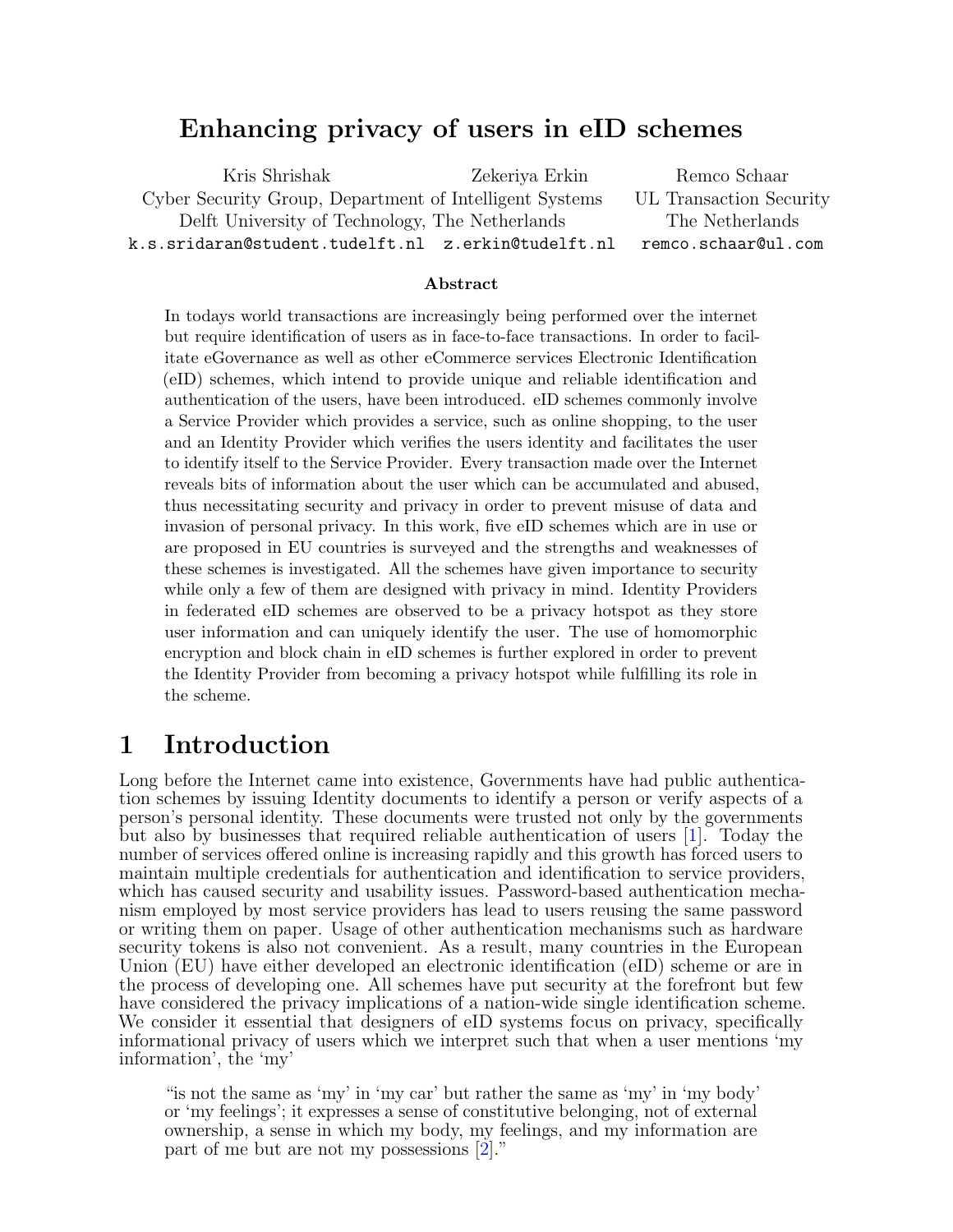We survey five eID schemes in the EU and provide brief descriptions of two solutions which could be applied in eID schemes to improve privacy. Information privacy in eID schemes is investigated in terms of the following properties [\[3\]](#page-6-2):

- 1. Anonymity: Users may use a service without disclosing their identity.
- 2. Pseudonimity: Users may utilise a service by using pseudonyms.
- 3. Data minimization: Only the required information about the user must be shared in order to prevent misuse.
- 4. Unlinkability: User should be able to use resources and services without others being able to link these activities.
- 5. Unobservability: Users should be able to use services without being observed by others.
- 6. Transparency: User data should be obtained only when necessary and after user consent.

## <span id="page-2-0"></span>2 eID Schemes

eID systems intend to provide reliable identification and authentication of the users. The eID systems discussed in this section were designed for use by both public and private services. The parties involved in these systems differ widely but commonly involve the following:

- $\Diamond$  User wants to authenticate her/himself to the Service Provider to access a resource.
- $\Diamond$  Service Provider (SP) provides a service, such as online shopping or government tax services, and makes transaction decisions based upon the acceptance of a users authenticated credentials and attributes.
- $\Diamond$  *Identity Provider* (IDP) verifies the user's identity or credentials and facilitates the user to authenticate her/himself to the SP. It improves the overall usability since the user does not need to remember multiple authentication credentials.

### 2.1 Belgian eID scheme

The Belgian eID scheme is a nation-wide Public Key Infrastructure (PKI) which requires each citizen to present her/himself at the municipality for strong user authentication during the issuing phase. Thus it can be inferred that the Belgian government has taken up the role of IDP. The user is issued a smart card and is required to buy a card reader for online use. The objective of the Belgian eID card has been to fulfil four functions, namely, citizen identification, authentication, digital signature and access control [\[4\]](#page-6-3).

The eID card has the name, title, nationality, place and date of birth, gender, and a photo of its holder printed on it in addition to a hand written signature of its holder and of the civil servant who issued the card. All this information is also stored on the chip in an Identity file which is signed by the National Register (RRN). The chip also contains an address file which is kept independently as the address of its holder may change within the validity period of the card. The RRN signs the address file together with the identity file to guarantee the link between these two files. The corresponding signature is stored as the address file's signature.

#### Privacy Analysis

The main concern with the Belgium eID card is privacy. The user's identity is revealed for all transactions and (s)he does not have control over the data that is shared with the SPs while it remains possible for colluding SPs to link user activities as the authentication certificate contains the RRN. Verhaeghe et. al [\[5\]](#page-7-0) provide privacy and security threats if the card or the middleware is compromised.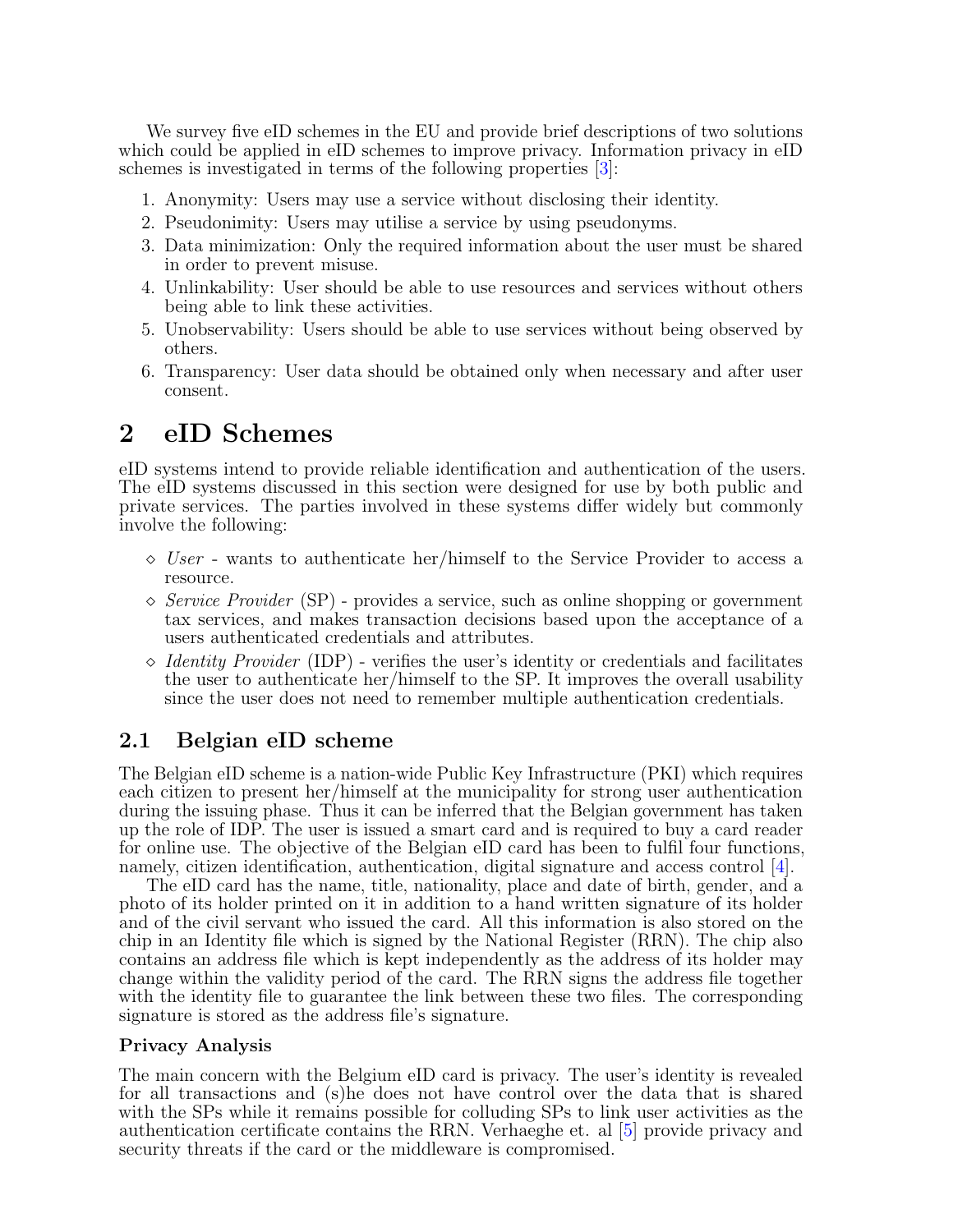## 2.2 GOV.UK Verify

GOV.UK Verify is the eID scheme of the United Kingdom. It is a federated identification infrastructure where an online central hub mediates user authentications between IDPs and SPs. The role of the hub is to ensure interoperable identification and authentication as well as provide privacy benefits by hiding the IDP from the SP. The eID scheme has been designed considering nine Identity Assurance Principles user control, transparency, multiplicity, data minimization, data quality, service user access and portability, certification, dispute resolution and exceptional circumstances [\[6\]](#page-7-1). Users of the eID scheme are identified by a pseudonym  $(u)$  at the hub. In addition to IDPs, SPs and hub, the scheme also includes (1) Attribute Providers (ATP), which are responsible for establishing attributes and (2) Matching Service (MS), which helps validate assertions from IDPs and derives a pseudonym  $v$  from  $u$  for the SPs it serves [\[7\]](#page-7-2).

#### Privacy Analysis

In spite of claiming that privacy is one of the design criteria for the eID scheme, GOV.UK Verify has multiple privacy issues. The hub, which has full visibility of the user pseudonym and personal information of citizens can link interactions of the same user across different SPs as well as undetectably impersonate users at any SP without user authentication. The MS, which has the task of matching pseudonyms and the attributes into a local account, can link the user and the SPs that choose the same MS. Colluding SPs using the same MS can link user activities as the same pseudonym is used. Thus it can be inferred that GOV.UK Verify actually degrades the privacy of citizens instead of enhancing it. Finally, the hub can be used for undetectable mass surveillance.

### 2.3 Dutch eID scheme using polymorphic pseudonyms

The Dutch eID scheme utilises a federated eID infrastructure. Some variations of the Dutch eID scheme have been proposed during the planning stage. In the following, the version with polymorphic pseudonyms [\[8\]](#page-7-3) is considered as it is the most privacy friendly version among those proposed. In addition to IDPs and SPs, the scheme also includes (1) a Pseudonym Provider (PP), which generates polymorphic pseudonym when the IDP sends a unique identifier( $U$ -id) (2) brokers, which mediate user authentication between the various eID parties, essentially IDPs and the many SPs. Other parties include Attribute Providers (ATP) and Authorization Providers, a Key Management Authority (KMA) and a investigation authority. The pseudonymization in this scheme involves three levels of pseudonyms, namely, (1) polymorphic pseudonyms (2) encrypted pseudonyms and (3) pseudonyms.

### Privacy Analysis

The Dutch eID scheme with polymorphic pseudonyms has few of the privacy properties mentioned in [section 1.](#page-1-0) It provides pseudonimity to the users such that SPs get a user specific pseudonym from the IDP, but the pseudonym is independent of the IDP. Meanwhile, the pseudonym obtained by different SPs for the same user is not the same, thus preventing colluding SPs from being able to link user activities. Finally, encrypted pseudonyms are randomized such that the broker cannot identify the same user on multiple occasions.

In spite of efforts made to provide privacy to the users, this scheme has countable issues. IDP is a privacy hotspot which knows the attributes of users, which SPs are visited by users and how often. This information might be considered very sensitive in some cases. The IDP does not need to know this information in order to perform its role. An alternative proposed in [\[8\]](#page-7-3) is to store polymorphic pseudonyms in a smart card and use chip authentication as in the German eID scheme. The Dutch eID scheme is complex and it is possible that in the future SPs might outsource the decryption of encrypted pseudonyms to a third party allowing them to learn users visiting patterns.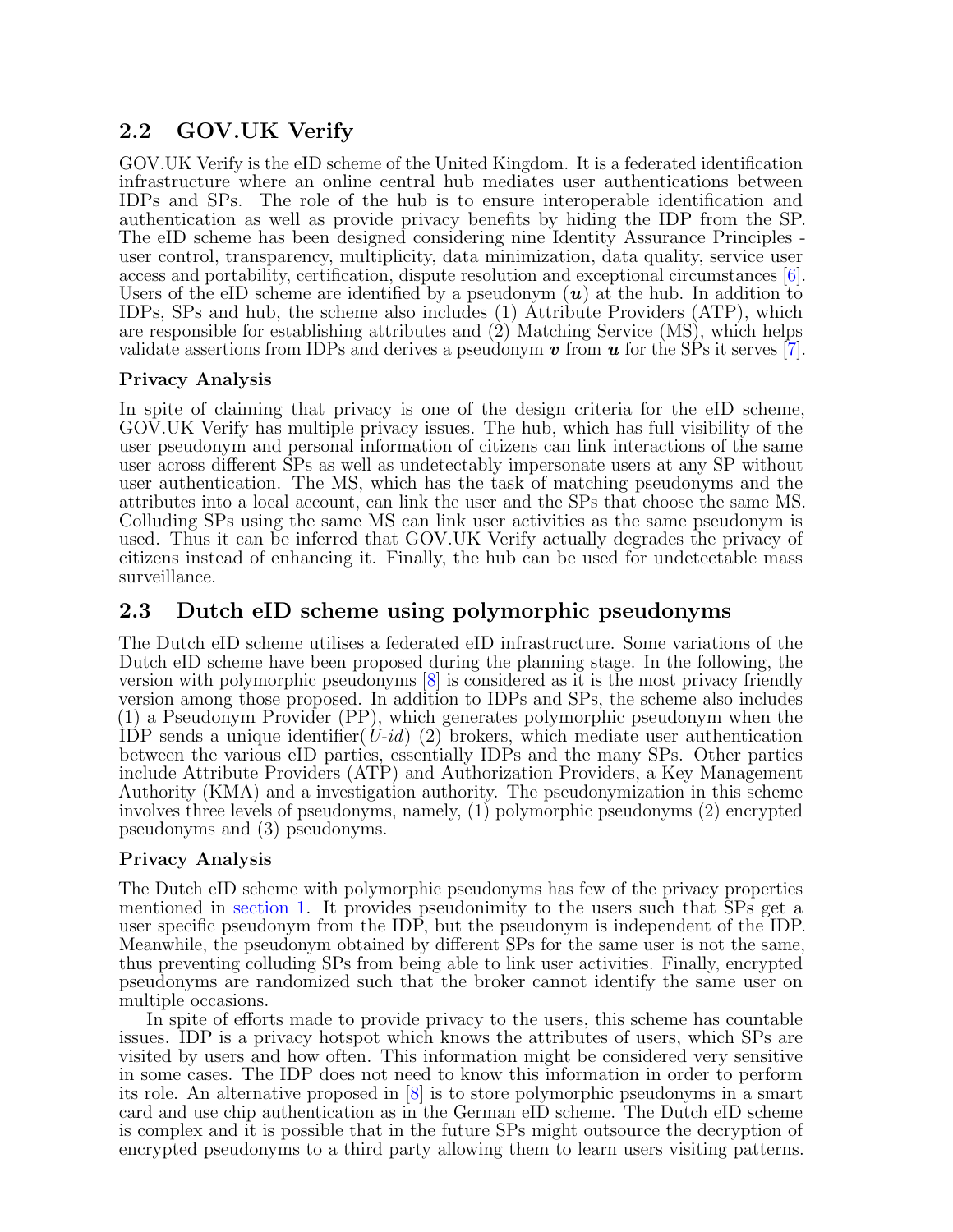### 2.4 German eID scheme

The German eID scheme uses a direct authentication eID infrastructure. The design goals of this scheme were data minimization, data security and transparency. In order to use this scheme, the user needs an eID card, a reader and the Ausweisapp software while the SP needs an authorization certificate, an eID-Server that handles authentication by communicating with the card. The eID card contains a chip which stores the information printed on the card as well as the fingerprints of the holder, if the holder wishes. The document number and the fingerprints can be read offline only by authorities who have machines certified by the Federal Office for Information Security (BSI).

The German eID scheme makes use of cryptographic protocols, to perform mutual identification, which are also used in EU passports [\[9\]](#page-7-4). Password Authenticated Connection Establishment (PACE) protocol provides secure communication and explicit password-based authentication of the eID card and the terminal while the Extended Access Control (EAC) protocol provides secure key establishment between a chip card and a terminal, using a PKI. It serves the purpose of limiting access to the sensitive data stored on the chip card. EAC comprises of terminal authentication and chip authentication. Finally Restricted Identification (RI) protocol generates a sector-specific identifier for each card, enabling the pseudonymous identification of the card-holder.

#### Privacy Analysis

The German eID scheme provides pseudonimity to the users and reduces sharing of excessive data with SPs. For instance, to verify if the age of the user is above 18, only a yes/no is sent instead of the age. By using secure channels, user data is not observable in transit. However the security of eID authentication relies on the tamper-resistance of the smart card chips. If an attacker manages to extract the chip authentication key from any eID card, then this attacker would be able to forge arbitrary identities. Also, user data that is transmitted after selective disclosure by the user does not contain any signature in order to verify if it is indeed the data that was originally issued by BSI and sent by a legitimate eID cardholder [\[1\]](#page-6-0). Only the context of the EAC protocols run and the secure channel thus established assure the eID-Server of the authenticity of the eID data. Finally, The eID-Server is recommended to be implemented by the SP but can also be implemented by third parties, thus creating a privacy risk as it serves more than one SP and can learn the visiting patterns of users as the attributes that are revealed by the users are identifying. Until 2012, eID servers implemented by only two third parties were being used by the SPs [\[10\]](#page-7-5).

### 2.5 IRMA (I Reveal My Attributes)

IRMA (I Reveal My Attributes) is a attribute-based credentials (ABC) eID scheme. The credential issuer or the IDP issues credentials to the user and vouches for the validity of the attributes contained in the credential. After issuing the credentials, the IDP cannot recognise the credential as it is signed using blind signatures. This eliminates the possibility of the issuer tracking the card owner. The user can use the credentials to prove the possession of an attribute to the SP. Two important technologies that make use of an ABC approach are Microsoft's U-Prove [\[11\]](#page-7-6) and IBM's Identity Mixer (Idemix) [\[12\]](#page-7-7). Idemix is built upon the concept of Camenisch-Lysyankaya signature scheme and its protocols [\[13\]](#page-7-8). IRMA is a partial implementation of Idemix that demonstrates the applicability of ABCs on smart cards [\[14\]](#page-7-9). The implementation includes privacy enhancing features of ABCs such as selective disclosure of attributes using zero-knowledge protocols.

#### Privacy Analysis

Users can perform transactions anonymously for transactions that do not need an identity but can be completed if the credentials are satisfactory. IRMA provides issuer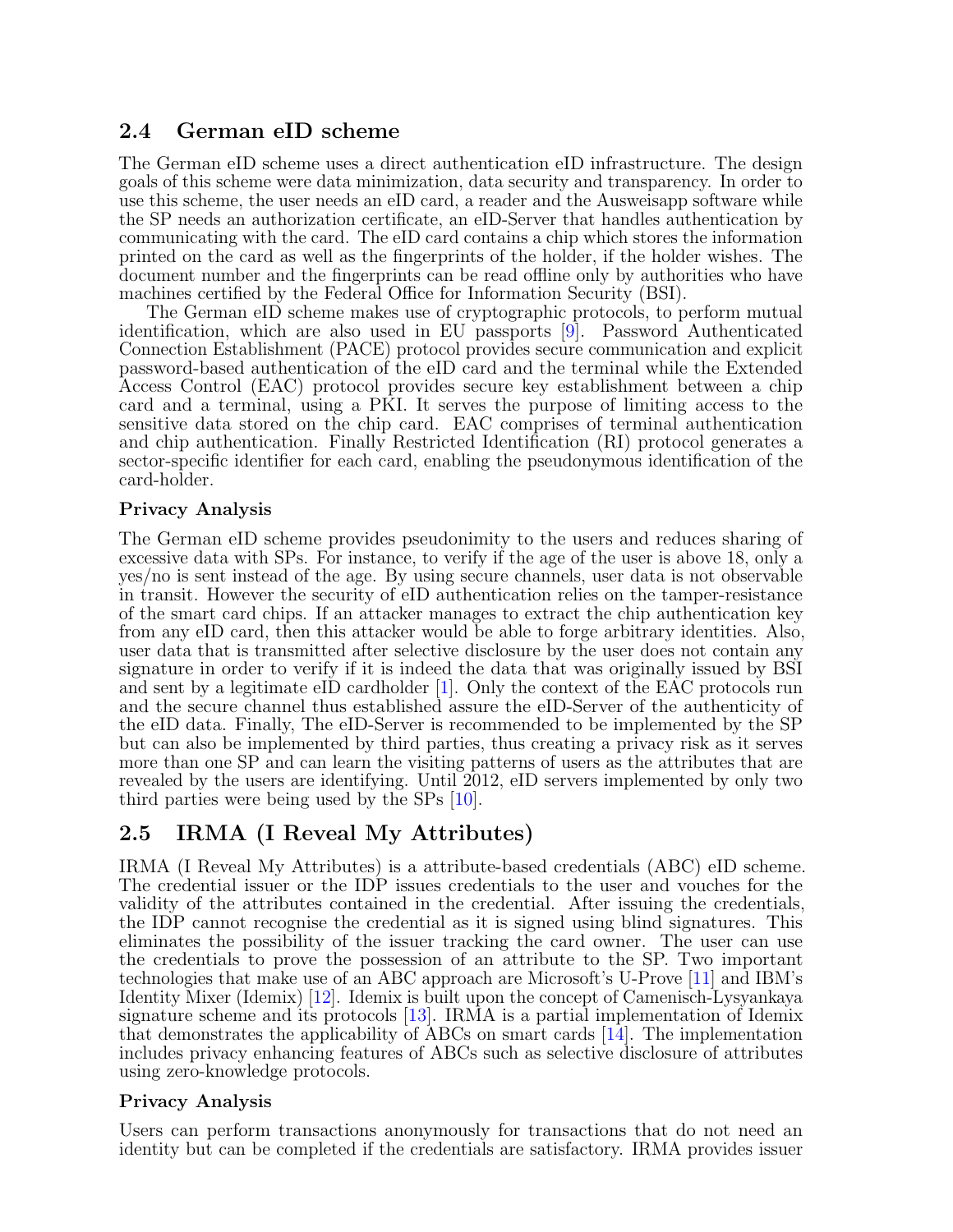unlinkability as issuance involves creating a blind signature which conceals the resulting credential from the IDP. The user is also guaranteed that when a credential is verified multiple times by a SP, these sessions cannot be linked. By selective disclosure, the user can choose to reveal only a selection of the attributes and has greater control.

IRMA is certainly the most privacy friendly scheme discussed in this document. There still remains few issues that need to be addressed. If a card is lost or stolen, the lack of revocation procedure in the current implementation allows the possibility of misuse of credentials till it expires. A revocation scheme [\[15\]](#page-7-10) for IRMA has been recently proposed but it introduces a new problem. The procedure uses a revocation value which is encoded by the credential such that the credential can be identified when it is revoked. Thus weakening the unlinkability argument.

| <b>Privacy Properties</b> | eID Schemes |  |  |                                      |  |
|---------------------------|-------------|--|--|--------------------------------------|--|
|                           |             |  |  | Belgian   UK   Dutch   German   IRMA |  |
| Anonymity / Pseudonimity  |             |  |  |                                      |  |
| Data minimization         |             |  |  |                                      |  |
| Unlinkability             |             |  |  |                                      |  |
| Unobservability           |             |  |  |                                      |  |
| Transparency              |             |  |  |                                      |  |

Table 1: Comparison of eID schemes

# 3 Privacy Enhancing Solutions

In [section 2,](#page-2-0) a number of privacy issues in some of the existing/proposed eID schemes were identified. In this section, we briefly discuss two possible solutions to address the issue of privacy hotspots in federated eID systems.

### 3.1 Homomorphic Encryption for Privacy

Homomorphic encryption is a form of encryption which allows processing of ciphertexts and generate an encrypted result which, when decrypted, matches the result of operations performed on the plaintexts. Rivest, Adleman, and Dertouzos proposed the idea of homomorphic cryptosystems in their 1978 paper [\[16\]](#page-7-11) and soon partially homomorphic cryptosystems such as unpadded RSA [\[17\]](#page-7-12), ElGamal [\[18\]](#page-7-13) and Paillier [\[19\]](#page-7-14) were proposed. But it was only in 2009 that the first fully homomorphic encryption (FHE) scheme was proposed by Gentry [\[20\]](#page-8-0). The earliest FHE scheme which was based on ideal lattices was not suitable for practical implementation as it was computationally expensive and the ciphertext sizes were also very large [\[21\]](#page-8-1). Variants of the scheme based on different hardness assumptions such as Learning With errors (LWE) [\[22\]](#page-8-2) or Ring-LWE [\[23\]](#page-8-3) and integer-based or approximate Greatest Common Divisor (GCD) problem [\[24\]](#page-8-4), also turned out to be impractical as the noise contained in the ciphertexts could not be managed after certain number of homomorphic operations and required an expensive bootstrapping step to refresh the ciphertext. But real world applications do not need to be able to perform handle all circuits. Thus a leveled homomorphic encryption scheme which can handle a circuit of low depth is sufficient. Many optimizations such as modulus switching, tensoring and re-linearization [\[25\]](#page-8-5) have been proposed to make these schemes more practical.

The property of homomorphic encryption which allows computation on encrypted data can be utilised in federated eID schemes. In the Dutch eID scheme using polymorphic pseudonyms, the multiplicative homomorphic property of ElGamal cryptosystem is utilised to transform pseudonyms. A similar approach could be used for attributes as well. But multiplicative homomorphism may not be sufficient if we want to prevent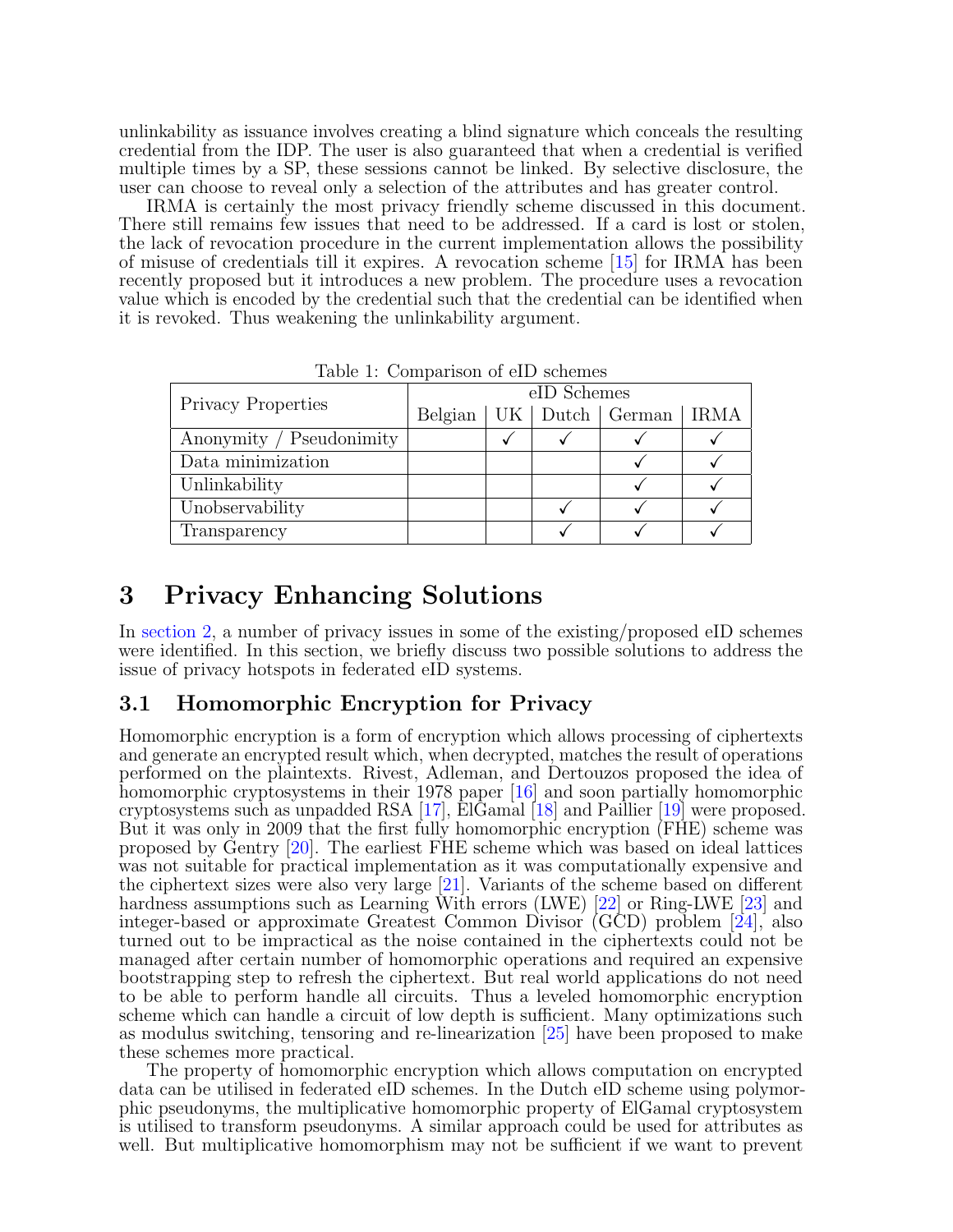IDPs from having direct access to user data. Leveled homomorphic encryption schemes may find application in this scenario.

#### 3.2 Block chain for Decentralization

Block chain was introduced by Satoshi Nakamoto as a timestamp server as part of the Bitcoin protocol [\[26\]](#page-8-6). A block chain is a public ledger shared by all nodes participating in a system based on the Bitcoin protocol  $[27]$ . A full copy of a block chain contains every transaction ever executed. Every block contains a hash of the previous block such that a chain of blocks is created from the first block of the chain, also known as genesis block, to the current block. This way the blocks are arranged in chronological order. It is also computationally infeasible to modify a block as every block that follows must also be regenerated.

Block chain allows to eliminate the necessity of a central party. But it introduces additional issues. A public ledger provides everyone in the network access to the data on the block chain. This means that instead of one central party having access to all the data, now all parties in the network have access. So block chain as it is cannot be used to store private data and hence does not address the problem of privacy but merely shifts the problem. Even though Bitcoin protocol allows the usage of multiple pseudonyms or public keys, it is possible to link the activity of users [\[28\]](#page-8-8). Enigma [\[29\]](#page-8-9), a decentralized computation platform which allows storage and computation of private data, uses off-chains in addition to the block chain to store private data. A similar approach has been used in [\[30\]](#page-8-10) but it requires a minimally trusted manager.

As a primitive idea we propose that block chain could be used in federated eID systems by using off-chain consisting of IDPs. User data can be split up among the IDPs thus preventing any one IDP from having complete information about its users. Another possibility is to use a private block chain in which the IDPs take up the role of miners. These ideas require further research and refinement before they can be considered for nation-scale eID systems.

## 4 Conclusion

We have surveyed five eID schemes in the EU and analysed their privacy properties. Belgian, GOV.UK and Dutch schemes use the approach of identifying entities by a unique number at the IDP. This approach is convenient for bookkeeping but it is not privacy friendly. Unique identifiers can be used to trace the user and her/his activities. IDPs have been identified as a privacy hotspot due to the large trove of user data that they store and process which allows them to link user activities. Finally, we proposed two possible solutions - homomorphic encryption and block chain - to allow the IDP to perform its role of authenticating users to SPs without becoming privacy hotspots.

## References

- <span id="page-6-0"></span>[1] A. Poller, U. Waldmann, S. Vowe, and S. Türpe, "Electronic identity cards for user authentication - promise and practice," IEEE Security  $\mathcal B$  Privacy, vol. 10, no. 1, pp. 46–54, 2012.
- <span id="page-6-1"></span>[2] L. Floridi, "The ontological interpretation of informational privacy," Ethics and Information Technology, vol. 7, no. 4, pp. 185–200, 2005.
- <span id="page-6-2"></span>[3] ISO15408-2:2005, "Information technology - security techniques - evaluation criteria for it security - part 2: Security functional requirements," tech. rep., International Standard Organization, 2005.
- <span id="page-6-3"></span>[4] D. D. Cock, C. Wolf, and B. Preneel, "The belgian electronic identity card (overview)," in Sicherheit, vol. 77 of LNI, pp. 298–301, GI, 2006.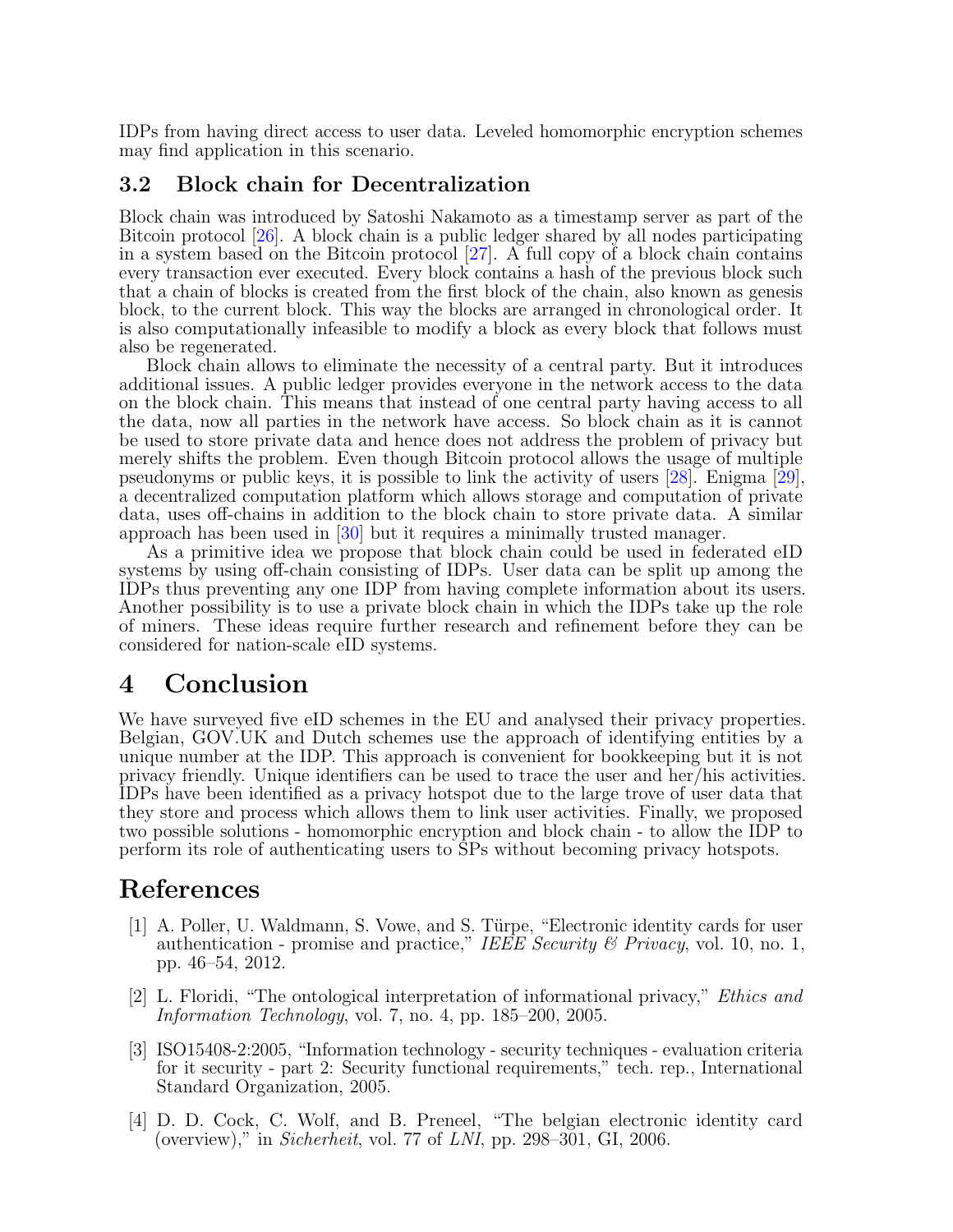- <span id="page-7-0"></span>[5] P. Verhaeghe, J. Lapon, B. D. Decker, V. Naessens, and K. Verslype, "Security and privacy improvements for the belgian eid technology," in SEC, vol. 297 of IFIP Advances in Information and Communication Technology, pp. 237–247, Springer, 2009.
- <span id="page-7-1"></span>[6] "Identity assurance principles," tech. rep. Available at [https://www.gov.uk/](https://www.gov.uk/government/uploads/system/uploads/attachment_data/file/361496/PCAG_IDA_Principles_3.1__4_.pdf) [government/uploads/system/uploads/attachment\\_data/file/361496/PCAG\\_](https://www.gov.uk/government/uploads/system/uploads/attachment_data/file/361496/PCAG_IDA_Principles_3.1__4_.pdf) [IDA\\_Principles\\_3.1\\_\\_4\\_.pdf](https://www.gov.uk/government/uploads/system/uploads/attachment_data/file/361496/PCAG_IDA_Principles_3.1__4_.pdf).
- <span id="page-7-2"></span>[7] L. T. A. N. Brand˜ao, N. Christin, G. Danezis, and anonymous, "Toward mending two nation-scale brokered identification systems,"  $PoPETs$ , vol. 2015, no. 2, pp. 135– 155, 2015.
- <span id="page-7-3"></span>[8] "Polymorphic pseudonymization." Available at [https://www.idensys.](https://www.idensys.nl/fileadmin/bestanden/idensys/documenten/basisdocumentatie/documentatieset/PP_Scheme_091.pdf) [nl/fileadmin/bestanden/idensys/documenten/basisdocumentatie/](https://www.idensys.nl/fileadmin/bestanden/idensys/documenten/basisdocumentatie/documentatieset/PP_Scheme_091.pdf) [documentatieset/PP\\_Scheme\\_091.pdf](https://www.idensys.nl/fileadmin/bestanden/idensys/documenten/basisdocumentatie/documentatieset/PP_Scheme_091.pdf).
- <span id="page-7-4"></span>[9] BSI, "Advanced security mechanisms for machine readable travel documents and eIDAS token part 2 protocols for electronic identification, authentication and trust services (eIDAS)," tr-03110-2, Bundesamt fur Sicherheit in der Informationstechnik, 2015.
- <span id="page-7-5"></span>[10] R. Bjones, I. Krontiris, P. Paillier, and K. Rannenberg, "Integrating anonymous credentials with eids for privacy-respecting online authentication," in APF, vol. 8319 of Lecture Notes in Computer Science, pp. 111–124, Springer, 2012.
- <span id="page-7-6"></span>[11] S. Brands, Rethinking Public Key Infrastructures and Digital Certificates: Building in Privacy. MIT Press, 2000.
- <span id="page-7-7"></span>[12] IBM Research Zurich Security team, "Specification of the identity mixer cryptographic library," tech. rep., IBM Research, April 2010.
- <span id="page-7-8"></span>[13] J. Camenisch and A. Lysyanskaya, "An efficient system for non-transferable anonymous credentials with optional anonymity revocation," in EUROCRYPT, vol. 2045 of Lecture Notes in Computer Science, pp. 93–118, Springer, 2001.
- <span id="page-7-9"></span>[14] P. Vullers and G. Alpár, "Efficient selective disclosure on smart cards using idemix," in IDMAN, vol. 396 of IFIP Advances in Information and Communication Technology, pp. 53–67, Springer, 2013.
- <span id="page-7-10"></span>[15] W. Lueks, G. Alpár, J. Hoepman, and P. Vullers, "Fast revocation of attributebased credentials for both users and verifiers," in SEC, vol. 455 of IFIP Advances in Information and Communication Technology, pp. 463–478, Springer, 2015.
- <span id="page-7-11"></span>[16] R. L. Rivest, L. Adleman, and M. L. Dertouzos, "On data banks and privacy homomorphisms," in *Foundations of Secure Computation* (R. A. DeMillo, D. P. Dobkin, A. K. Jones, and R. J. Lipton, eds.), pp. 165–179, Academic Press.
- <span id="page-7-12"></span>[17] R. L. Rivest, A. Shamir, and L. M. Adleman, "A method for obtaining digital signatures and public-key cryptosystems," Commun. ACM, vol. 21, no. 2, pp. 120– 126, 1978.
- <span id="page-7-13"></span>[18] T. E. Gamal, "A public key cryptosystem and a signature scheme based on discrete logarithms," in *CRYPTO*, vol. 196 of *Lecture Notes in Computer Science*, pp. 10–18, Springer, 1984.
- <span id="page-7-14"></span>[19] P. Paillier, "Public-key cryptosystems based on composite degree residuosity classes," in EUROCRYPT, vol. 1592 of Lecture Notes in Computer Science, pp. 223–238, Springer, 1999.